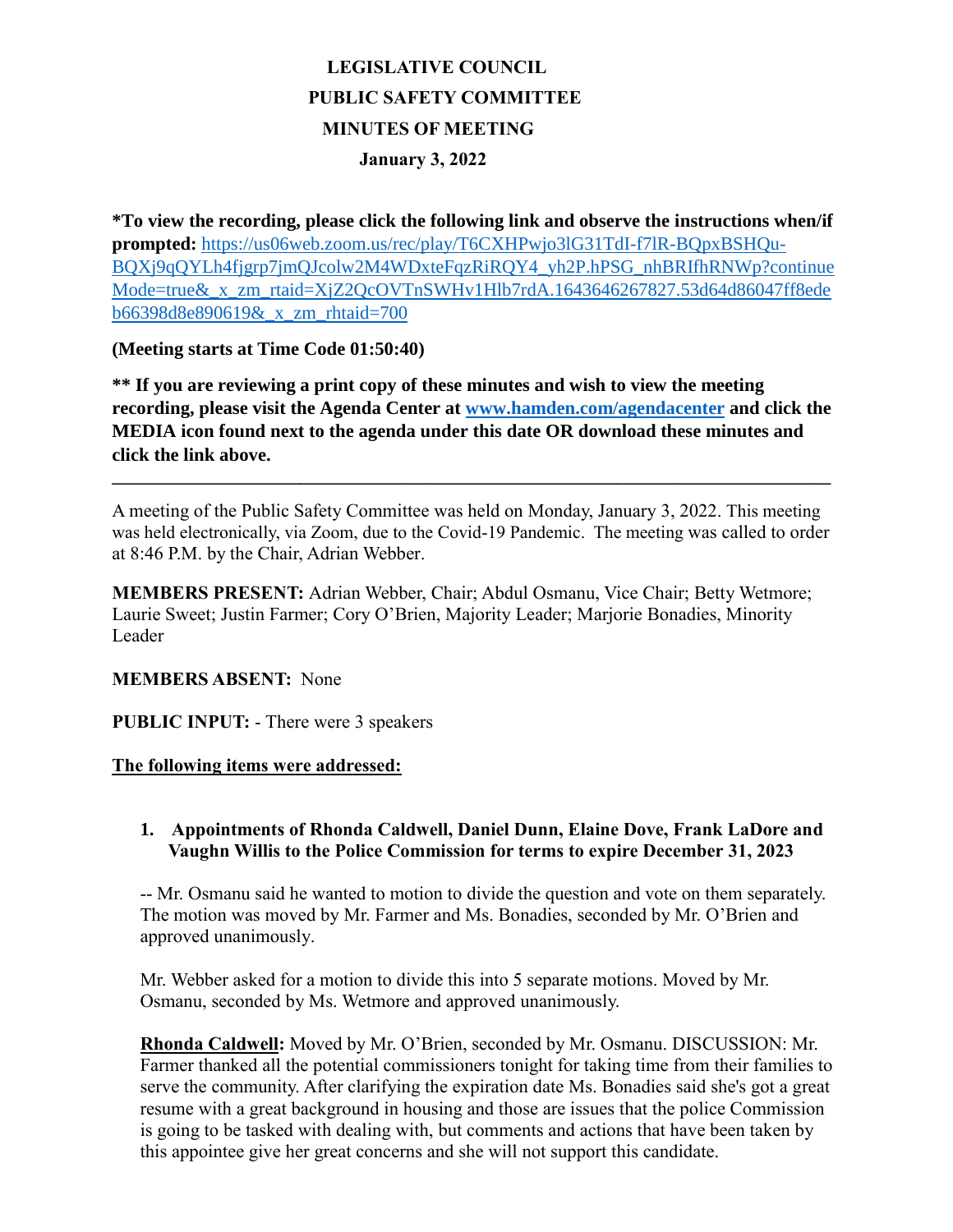Ms. Wetmore said she agrees with Ms. Bonadies and will not vote in favor of this either. Mr. O'Brien said he will vote in favor of this and that he thinks it's important to have diverse opinions and backgrounds.

A vote was taken and the item passed with 2 opposed (Bonadies) (Wetmore) and 1 abstention (Farmer)

**Daniel Dunn:** Moved by Ms. Sweet, seconded by Mr. Abdul. DISCUSSION: Ms. Bonadies said she won't support this nominee for the same reasons she stated before. Mr. Osmanu said he will be supporting this, that he commends his prior work with the Town and is looking forward to his bringing hard work to the Police Commission. Mr. O'Brien said he will also support this appointment and that he particularly appreciates the different analytics and slicing and dicing of data that he's seen.

A vote was taken and the item passed with 2 opposed (Bonadies) (Wetmore) and 1 abstention (Farmer)

**Elaine Dove:** Moved by Mr. O'Brien, seconded by Mr. Webber. DISCUSSION: Mr. O'Brien said he will support this saying he thinks Ms. Dove's background as a Social Worker adds insight.

A vote was taken and the item passed with 1 abstention (Farmer)

**Frank LaDore:** Moved by Mr. Farmer, seconded by Ms. Wetmore. DISCUSSION: Mr. Farmer said he will not support this appointment tonight. He said diversity is our friend and we want diverse identities on our Boards and Commissions. Ms. Bonadies stated Mr. LaDore does represent diversity. Mr. O'Brien said he's agreed with Mr. LaDore on items and debated with Mr. LaDore on items and that he's going to defer to the Mayor and her appointment saying this is the diverse voice that she wants so he'll support it.

A vote was taken and the item passed with 3 opposed (Farmer) (Osmanu) (Sweet)

**Vaughn Willis:** Moved by Mr. Webber, seconded by Ms. Bonadies. DISCUSSION: Ms. Bonadies said she is happy to support this and that he has a great fitting background.

A vote was taken and the item passed with1 abstention (Farmer)

Mr. Webber congratulated all the commissioners and said the Mayor did a great job on appointments with multiple voices in the room.

## **2. Appointments if Nancy Hill, Gary Tinney, Cherlyn Poindexter, Samod Rankins and Victor Mitchell to the Fire Commission for terms to expire December 31, 2023**

-- Moved by Ms. Wetmore, seconded by Mr. Webber. DISCUSSION: Ms. Baez thanked all these folks but said she wanted to specifically thank Ms. Poindexter who has dedicated her life to public service. Ms. Wetmore said she is appreciative of Victor Mitchell and that he's a good public servant.

A vote was taken and the item passed with 1 abstention (Farmer)